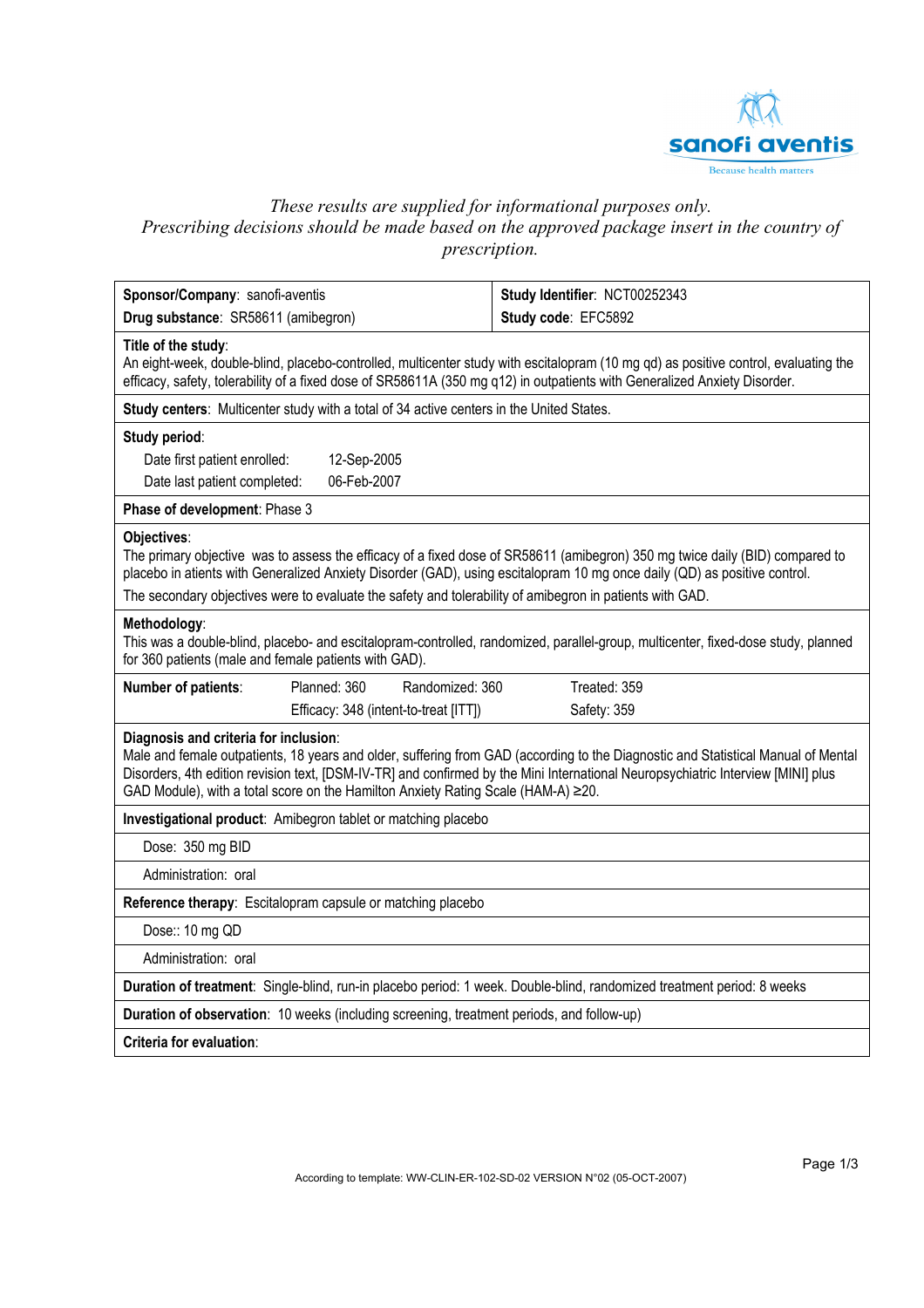## Efficacy:

The primary efficacy variable was the change in the 14-item HAM-A total score from baseline to Day 56. The key secondary efficacy variable was the change in the clinical global impression (CGI) severity of illness score from baseline to Day 56. Other secondary efficacy endpoints were assessed, such as HAM-A somatic and psychic anxiety factor scores.

### Safety:

The secondary evaluation criteria were clinical monitoring of adverse events (AEs), laboratory parameters (hematology, blood chemistry), vital signs (including weight), change in sexual functioning questionnaire (CSFQ), and physician withdrawal checklist (PWC).

### **Statistical methods**:

## Efficacy:

Primary efficacy analysis was done on the change from baseline to Day 56 in the HAM-A total score, using a mixed-effect model with repeated measures (MMRM), under the missing at random framework. The primary analysis was performed on the ITT population. The Student t test statistics at Day 56 were used to determine the statistical significance of the comparison of amibegron versus placebo.

Secondary efficacy endpoints were analyzed using MMRM, analysis of covariance with last observation carried forward methods (LOCF ANCOVA) (quantitative variables with baseline value), or LOCF ANOVA methods (quantitative variables without baseline value). Categorical variables were evaluated by either the chi-square test or Cochran-Mantel-Haenszel (CMH) row mean score statistics

### Safety:

Safety and tolerance data were summarized (by treatment group) using descriptive statistics. The incidence of potentially clinically significant abnormalities (PCSAs) in clinical laboratory results and vital signs was presented by treatment group. The CSFQ was analyzed using the LOCF ANCOVA method. Summaries of the count and percentage of patients experiencing each symptom listed in the PWC as well as mean score were provided by treatment group.

### **Summary**:

## Efficacy results:

Overall at baseline, of a total of 360 patients randomized, the majority of patients were female (61.9%), Caucasian (72.8%), and with an overall mean  $(\pm SD)$  age of 40.3  $\pm$ 13.9 years. The median duration of a current episode of GAD was 14.0 months. Demographic characteristics, as well as medical history and psychiatric characteristics assessed using the HAM-A, the Montgomery-Asberg depression rating scale (MADRS), and CGI scales were similar across treatment groups at baseline. A total of 271 patients completed the study treatment period. The main reason for discontinuation was subject's request with placebo (7.6%), subject lost to follow-up with amibegron (6.8%), and AEs with escitalopram (10.6%).

This study did not show any difference in favor of the amibegron 350 mg BID treatment compared with placebo on the primary endpoint, change from baseline in the HAM-A total score, or on the secondary efficacy endpoints. The comparison between placebo and escitalopram, which was chosen as reference treatment, confirmed the validity of the study design and the conduct of the study.

## Safety results:

An overview of treatment emergent adverse events (TEAEs) in the safety population is provided below. One serious adverse event (SAE) was reported for 1 patient in the amibegron group who experienced non-cardiac chest pain and made a full recovery. There was 1 other SAE (a non treatment emergent adverse event), which was reported for 1 patient in the placebo group who had a spontaneous abortion and made a full recovery.